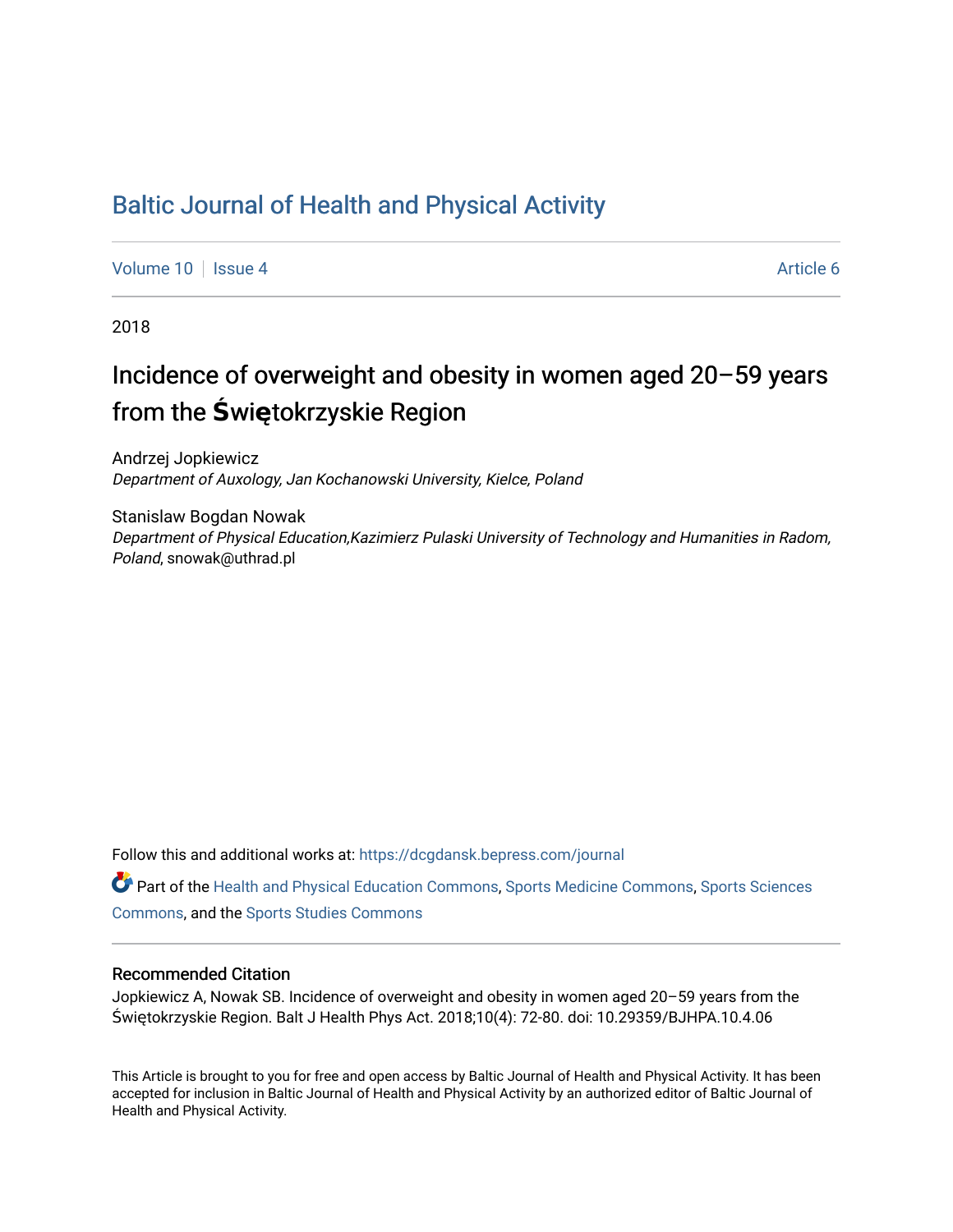**doi: 10.29359/BJHPA.10.4.06**

# **Incidence of overweight and obesity in women aged 20–59 years from the Świętokrzyskie Region**

**Authors' Contribution: A** Study Design **B** Data Collection **C** Statistical Analysis **D** Data Interpretation **E** Manuscript Preparation **F** Literature Search

**G** Funds Collection

L

L

2 Department of Physical Education, Kazimierz Pulaski University of Technology and Humanities in Radom, Poland

**Andrzej Jopkiewicz1 ABCDEFG, Stanisław Bogdan Nowak2 ABCDEF**

<sup>1</sup> Department of Auxology, Jan Kochanowski University, Kielce, Poland

| abstract                     |                                                                                                                                                                                                                                                                                                                                                                                                                                                                                                                                         |
|------------------------------|-----------------------------------------------------------------------------------------------------------------------------------------------------------------------------------------------------------------------------------------------------------------------------------------------------------------------------------------------------------------------------------------------------------------------------------------------------------------------------------------------------------------------------------------|
| <b>Background:</b>           | The occurrence of overweight and obesity is a complex phenomenon, determined by genetic, metabolic<br>and environmental factors. This is why, despite the continuous progress in treating obesity, it seems<br>justified to indicate its diversification and the need for prevention and for developing a strategy of action<br>at the level of entire populations. The aim of the study was to evaluate the incidence of overweight and<br>obesity in women aged 20-59 years according to selected socio-economic factors.             |
| <b>Material and methods:</b> | The study used a combination of nonprobability and random sampling and it encompassed 547 women<br>from the Swietokrzyskie Region. The research methods included an interview (i.e. categorised interview)<br>and observations. In the interview, the respondents were asked about their social environment, in<br>particular, their education level, place of residence and financial situation, while the observations<br>encompassed measurements of the basic somatic traits that allowed for calculating the BMI, WHR and<br>WHtR. |
| <b>Results:</b>              | The BMI, WHR and WHtR of the studied women displayed significant intergroup diversification, where<br>age was a strongly diversifying factor.                                                                                                                                                                                                                                                                                                                                                                                           |
| <b>Conclusions:</b>          | Higher education level and better financial situation of woman are correlated with a lower incidence of<br>overweight and obesity.                                                                                                                                                                                                                                                                                                                                                                                                      |
| Key words:                   | overweight and obesity, women aged 20-59, socioeconomic factors, health, Swietokrzyskie Province.                                                                                                                                                                                                                                                                                                                                                                                                                                       |
| article details              |                                                                                                                                                                                                                                                                                                                                                                                                                                                                                                                                         |
|                              |                                                                                                                                                                                                                                                                                                                                                                                                                                                                                                                                         |

|                               | Article statistics: Word count: 2,636; Tables: 3; Figures: 3; References: 22                                                                                                                                                                                                                                                                                                                                                                                                                                                                                                                                                                                                                                                                                                                                                                                  |  |  |  |  |  |  |
|-------------------------------|---------------------------------------------------------------------------------------------------------------------------------------------------------------------------------------------------------------------------------------------------------------------------------------------------------------------------------------------------------------------------------------------------------------------------------------------------------------------------------------------------------------------------------------------------------------------------------------------------------------------------------------------------------------------------------------------------------------------------------------------------------------------------------------------------------------------------------------------------------------|--|--|--|--|--|--|
|                               | Received: February 2018; Accepted: September 2018; Published: December 2018                                                                                                                                                                                                                                                                                                                                                                                                                                                                                                                                                                                                                                                                                                                                                                                   |  |  |  |  |  |  |
|                               | Full-text PDF: http://www.balticsportscience.com                                                                                                                                                                                                                                                                                                                                                                                                                                                                                                                                                                                                                                                                                                                                                                                                              |  |  |  |  |  |  |
| Copyright                     | © Gdansk University of Physical Education and Sport, Poland                                                                                                                                                                                                                                                                                                                                                                                                                                                                                                                                                                                                                                                                                                                                                                                                   |  |  |  |  |  |  |
| Indexation:                   | Celdes, Clarivate Analytics Emerging Sources Citation Index (ESCI), CNKI Scholar (China National Knowledge<br>Infrastructure), CNPIEC, De Gruyter - IBR (International Bibliography of Reviews of Scholarly Literature in<br>the Humanities and Social Sciences), De Gruyter - IBZ (International Bibliography of Periodical Literature in<br>the Humanities and Social Sciences), DOAJ, EBSCO - Central & Eastern European Academic Source, EBSCO -<br>SPORTDiscus, EBSCO Discovery Service, Google Scholar, Index Copernicus, J-Gate, Naviga (Softweco, Primo<br>Central (ExLibris), ProQuest - Family Health, ProQuest - Health & Medical Complete, ProQuest - Illustrata: Health<br>Sciences, ProQuest - Nursing & Allied Health Source, Summon (Serials Solutions/ProQuest, TDOne (TDNet),<br>Ulrich's Periodicals Directory/ulrichsweb, WorldCat (OCLC) |  |  |  |  |  |  |
| <b>Fundina:</b>               | This research received no specific grant from any funding agency in the public, commercial, or not-for-profit<br>sectors.                                                                                                                                                                                                                                                                                                                                                                                                                                                                                                                                                                                                                                                                                                                                     |  |  |  |  |  |  |
| <b>Conflict of interests:</b> | Authors have declared that no competing interest exists.                                                                                                                                                                                                                                                                                                                                                                                                                                                                                                                                                                                                                                                                                                                                                                                                      |  |  |  |  |  |  |
| <b>Corresponding author:</b>  | Corresponding author: Stanisław Bogdan Nowak PhD, Department of Physical Education, Kazimierz Pulaski University<br>of Technology and Humanities in Radom, ul. Chrobrego 27, 26-600 Radom, Poland; phone: +48 48 361 73 56; e-mail:<br>snowak@uthrad.pl.                                                                                                                                                                                                                                                                                                                                                                                                                                                                                                                                                                                                      |  |  |  |  |  |  |
| <b>Open Access License:</b>   | This is an open access article distributed under the terms of the Creative Commons Attribution-Non-commercial 4.0<br>International (http://creativecommons.org/licenses/by-nc/4.0/), which permits use, distribution, and reproduction in<br>any medium, provided the original work is properly cited, the use is non-commercial and is otherwise in compliance<br>with the license.                                                                                                                                                                                                                                                                                                                                                                                                                                                                          |  |  |  |  |  |  |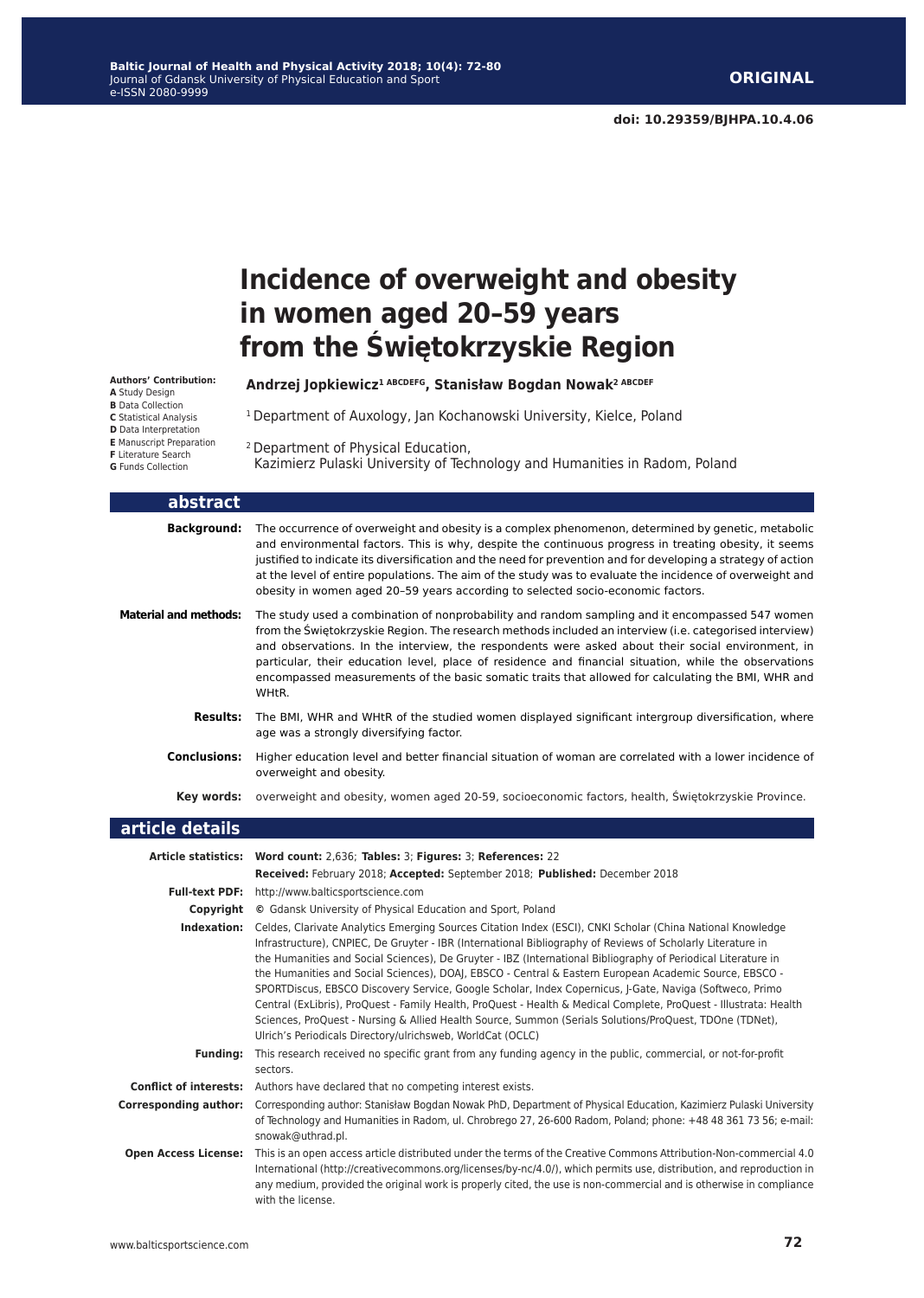### **introduction**

Obesity is a problem of the utmost social importance that includes economic concerns. It has even been stated as one of the primary dangers to health faced by the modern societies of the developed world [1]. Obesity develops due to a long-term positive energy balance, the occurrence of which may be facilitated by genetic, environmental and other factors. It is believed that the genetic factors play a significant role in about 25–40% of obesity cases, because 7% of the children of slender parents will develop obesity, whereas if both parents are obese, as many as 80% of the children will develop obesity. Genetic factors can determine the regulation of the appetite, preferences for products rich in fat and sugar, the ability to oxidise fat and carbohydrates, etc. [2].

It has been proven that excessive adiposity, especially visceral adiposity, has severely negative consequences for the health of an organism [1]. The increase in the percentage of obese people is very worrying due to the observed correlation between overweight conditions, in particular obesity, and a higher risk of chronic diseases, primarily circulatory system disorders, and premature death [3]. Obesity is an independent, basic risk factor for ischaemic heart disease and hypertension. Among women, circulatory system disorders constitute 50% of the causes of all deaths.

An important role in the occurrence of obesity is played by environmental factors, because obesity is most often connected with excessive consumption of highly processed and high-calorie foods. Over the last several decades, the size of the consumed portions has increased, and snacks, which are usually high-calorie food, have become more common. Also, the consumption of fibre has decreased, while the intake of easily assimilated carbohydrates and fat has increased. This is why a high-energy diet, a low level of physical activity and a sedentary lifestyle are listed among the main risk factors for the occurrence of obesity, which is a cause of many serious diseases that may lead to premature death [4,5].

Thus, the occurrence of overweight and obesity is a complex phenomenon that is determined by many factors: genetic, metabolic and environmental. According to the World Health Organisation (WHO) experts, this worldwide epidemic has two main causes: a sedentary lifestyle and an inappropriate diet, especially involving the consumption of high-fat and high-calorie foods, which is related to changes taking place in the social health-related patterns of behaviour [6]. Furthermore, controlling the standard weight as the main measure of health (the morphological component), which constitutes an important element of a holistic model of life, is essential in planning and carrying out prophylactic training [7].

Population studies have mostly used the Body Mass Index (BMI) to evaluate overweight and obesity, even though many authors have questioned its viability for assessment of the fat tissue amounts [8, 9], as we are dealing here only with simple obesity resulting from an excessive body mass. However, it seems that this index has been used primarily for associating the measurements obtained among larger groups with the incidence of different diseases of affluence [9], and with various lifestyle elements, especially the level of physical activity.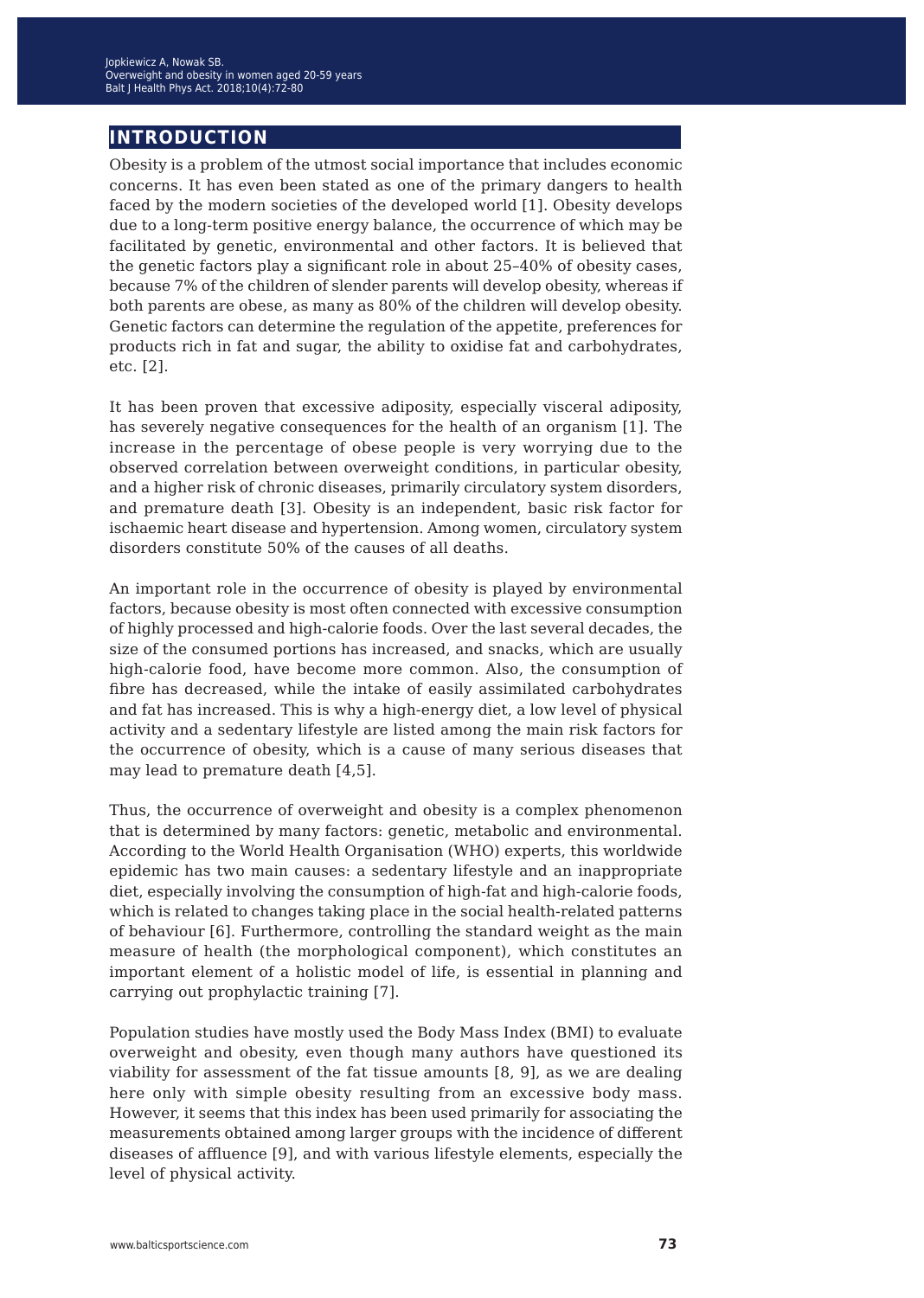Good complements to the BMI are the Waist-to-Hip Ratio (WHR) (i.e. waist circumference / hip circumference) and the Waist-to-Height Ratio (WHtR) (i.e. waist circumference / body height), which are both correlated with the different and fairly constant risks of complications caused by obesity, and are also used to determine the type of obesity: android-type obesity (abdominal obesity, also referred to as 'apple-shaped' obesity); and gynaecoid-type obesity (buttock and thigh obesity, also referred to as 'pear-shaped' obesity) [10]. 'Apple-shaped' obesity affects the abdominal area and is connected with a higher risk of the accompanying diseases such as hypertension, Type 2 diabetes and ischaemic heart disease [11]. This type of obesity mostly develops in men, although menopausal women are also at risk. In 'pear-shaped' obesity, which mostly occurs in women, the excess fat tissue accumulates in the buttocks and hips, while the upper parts of the body usually remain small.

In the European population, overweight and obesity in adult persons accounts for 80% of the cases of Type 2 diabetes, 35% of the cases of ischaemic heart disease, and 55% of the cases of hypertension. It has also been calculated that 1 in 13 deaths in Europe is connected with an excessive body mass [12]. This is why, despite the continuous progress in treating obesity, it seems reasonable to indicate the need for prevention and to develop a strategy of action, especially at the level of entire populations [5].

The main aim of this study is to evaluate the incidence of overweight and obesity among adult women from the Świętokrzyskie Region according to socio- -economic factors, such as their age, education level, place of residence and financial situation.

#### **aim of the research**

To evaluate the incidence of overweight and obesity in women aged 20–59 years according to selected socio-economic factors.

#### **material and methods**

The study encompassed 547 women representing different stratifications of the society, who were divided into four age groups:  $20-29$  (N = 165; 30.2%), 30−39 (N = 132; 24.1%), 40−49 (N = 126; 23.0%) and 50−59 (N = 124; 22.7%) years old. The study also distinguished between the following four groups in terms of the level of education: basic vocational education, secondary education, associate degree and higher education. The most numerous group of study participants consisted of women with secondary education  $(N = 219; 42.4\%)$ , followed by women with basic vocational education (N)  $= 165$ ; 30.2%), then those with higher education (N = 91; 17.6%) and an associate degree ( $N = 86$ ; 10.8%). Within the urbanisation variable, the study distinguished between three social environments constituting the place of permanent residence of the studied women, i.e. a village  $(N = 257; 47.0\% )$ , a small city – from 20 to 50 thousand inhabitants ( $N = 158$ ; 28.9%) and a big city – above 100 thousand inhabitants ( $N = 132$ ; 24.1%). Furthermore, the following three categories of financial situation were assessed subjectively and distinguished: good (N = 106; 19.4%), average (N = 329; 60.2%) and bad  $(N = 112; 20.4\%).$ 

The research methodology involved an interview and observations, specifically consisting of a categorised interview where the participants were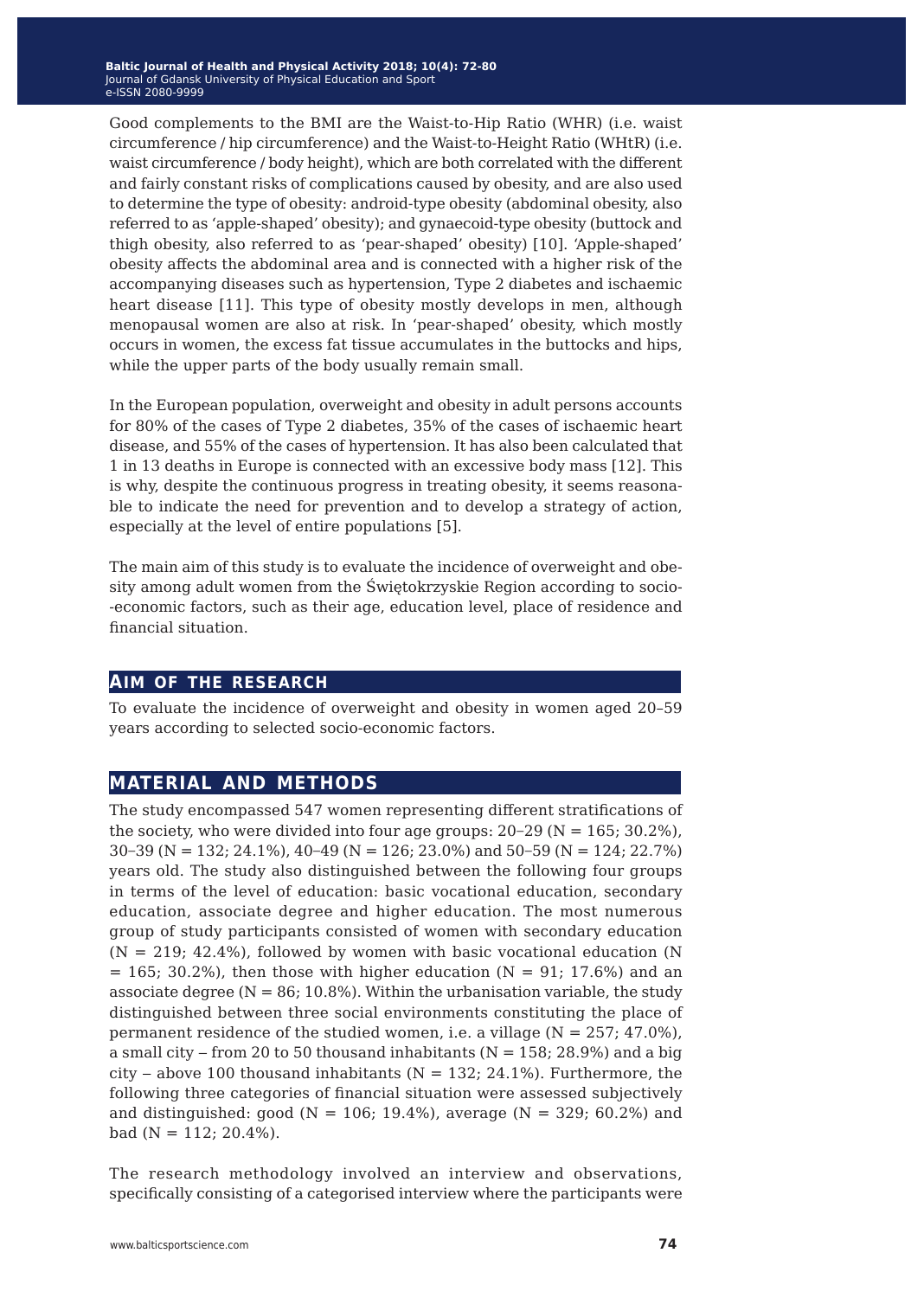anthropometric measurements of the basic somatic traits using the Martin technique. Body height was measured with an anthropometer to an accuracy of 1 mm, while the body mass was measured with Seca mechanical scales to an accuracy of 100 g, and the waist and the hip circumferences were measured with a tape measure to an accuracy of 1 cm. The measurements of these traits were used to calculate:

- Standard weight (BMI), according to the formula: body weight (kg) / body height  $(m^2)$  [10];
- Waist-to-Hip Ratio (WHR): waist circumference (cm) / hip circumference (cm) [10], which determines the distribution of the fat tissue – in women, a value of this ratio exceeding 0.8 indicates central (visceral) adiposity;
- Waist-to-Height Ratio (WHtR): waist circumference (cm) / body height (cm), which is the second most important indicator of the distribution of the fat tissue [13].

#### **statistical analysis**

Correlations between continuous variables were evaluated with the analysis of variance (ANOVA), in which the significance of differences was assessed with Snedecor's F-test. The correlations between the individual categorised variables were evaluated with the chi-squared test and Spearman's rank correlation coefficient. All of the calculations were performed with the STATISTICA 8.0 software, and the level of significance was assumed at  $p \le 0.05$ .

#### **results**

The highest mean values of the BMI were noted in the oldest group of women, while the lowest values of this index were observed in the youngest group (Figure 1). The difference between the mean values of the BMI in these groups was 6.67 a.u. In all the analysed indexes, i.e. the BMI, WHR and the WHtR, significant differences were recorded between the groups of women (Table 2), with age being a strongly diversifying factor. The lowest mean Waist-to-Hip Ratio was observed in the youngest group and the highest one in the oldest group of participants, which indicates an increase in central (visceral) obesity with age (Table 1). Also, the mean value of the WHR increased considerably with age, indicating an increase in visceral adiposity. Likewise, the lowest mean Waist-to-Height Ratio (WHtR), indicating a more peripheral fat tissue distribution, was noted in the youngest age group of women, with the highest mean ratio in the oldest age group.

An evaluation of the BMI according to the classification by the WHO (Figure 1) showed that almost 50% of the studied women had the normal body mass, whereas more than 1/3 of them were overweight and 9.3% were obese. While a relatively high number of the women aged 20–29 were underweight (15.8%), a vast majority of the women from this age group had the normal standard weight (73.3%). On the other hand, in the 50–59-year-old group, only 18.4% of the participants had the normal body mass, and the percentage of overweight increased with age very significantly (Figure 1).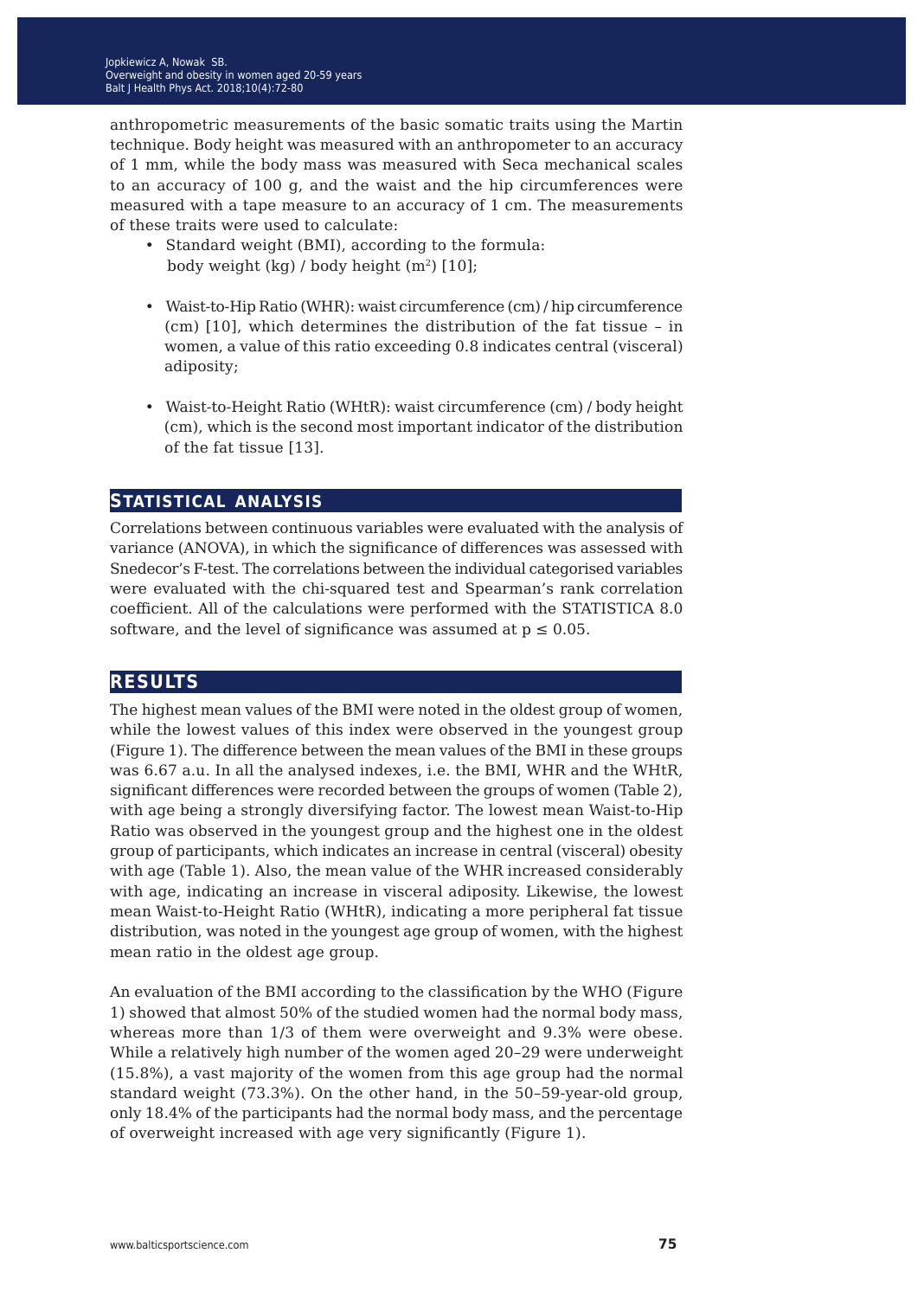| Index        | Age groups (in years)  |                    |                        |                    | Analysis of variance (ANOVA) |    |     |         |        |
|--------------|------------------------|--------------------|------------------------|--------------------|------------------------------|----|-----|---------|--------|
|              | $20 - 29$<br>$N = 165$ | 30-39<br>$N = 132$ | $40 - 49$<br>$N = 126$ | 50-59<br>$N = 124$ | Total<br>20-59<br>$N = 547$  | f1 | f2  | F       | р      |
|              | Ÿ                      | Ÿ                  | Ϋ́                     | $\bar{x}$          | Ϋ́                           |    |     |         |        |
| $BMI$ [a.u.] | 21.60                  | 24.76              | 26.08                  | 27.77              | 24.73                        | 3  | 545 | 79.909  | 0.0000 |
| WHR $[a.u.]$ | 0.75                   | 0.82               | 0.86                   | 0.88               | 0.81                         | 3  | 545 | 102.653 | 0.0000 |
| WHtR [a.u.]  | 0.45                   | 0.52               | 0.55                   | 0.58               | 0.53                         | 3  | 545 | 101.097 | 0.0000 |

Table 1. Mean values of the BMI, WHR and WHtR in the studied women according to age

*Statistically significant correlations are given in bold (in Tables 1–3).*

An evaluation of the BMI according to the classification by the WHO (Fig. 1) showed that almost 50% of the studied women had the normal body mass, whereas more than 1/3 of them were overweight and 9.3% were obese. While a relatively high number of the women aged 20–29 were underweight (15.8%), a vast majority of the women from this age group had the normal standard weight (73.3%). On the other hand, in the 50–59-year-old group, only 18.4% of the participants had the normal body mass, and the percentage of overweight increased with age very significantly (Fig. 1).



The lowest mean Waist-to-Hip Ratio was observed in the youngest group of participants, while the highest one was recorded in the oldest group, which indicates an increase in central (visceral) obesity with age (Fig. 2). It can be observed that abdominal obesity occurred in 57.8% of all the studied women, while 42.2% displayed a peripheral fat tissue distribution, and the value of the WHR increased considerably with age. The lowest mean Waist-to-Height Ratio (WHtR), indicating a more peripheral fat tissue distribution, was also observed in the youngest group, and the highest mean value of this ratio was again noted in the oldest group (Fig. 3).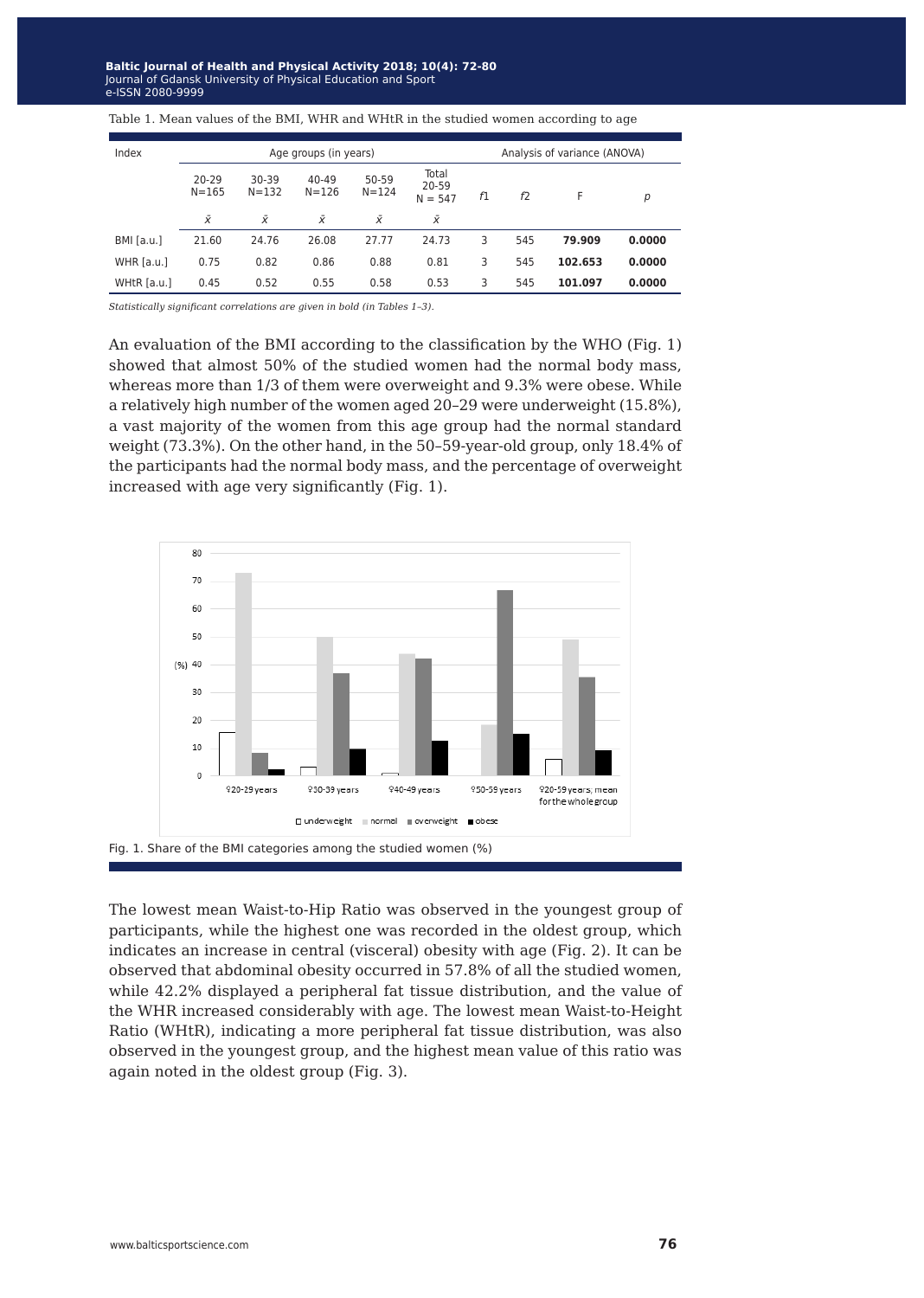



The results of the chi-squared test for independence and the Spearman's rank correlation coefficient indicated a strong diversification of the occurrence of overweight and obesity among the women, especially in terms of their level of education and financial situation. Importantly, a higher level of education and a better financial situation correlated with a lower incidence of overweight and obesity. On the other hand, it seems that the place of residence was a less significantly differentiating factor (Tables 2 and 3).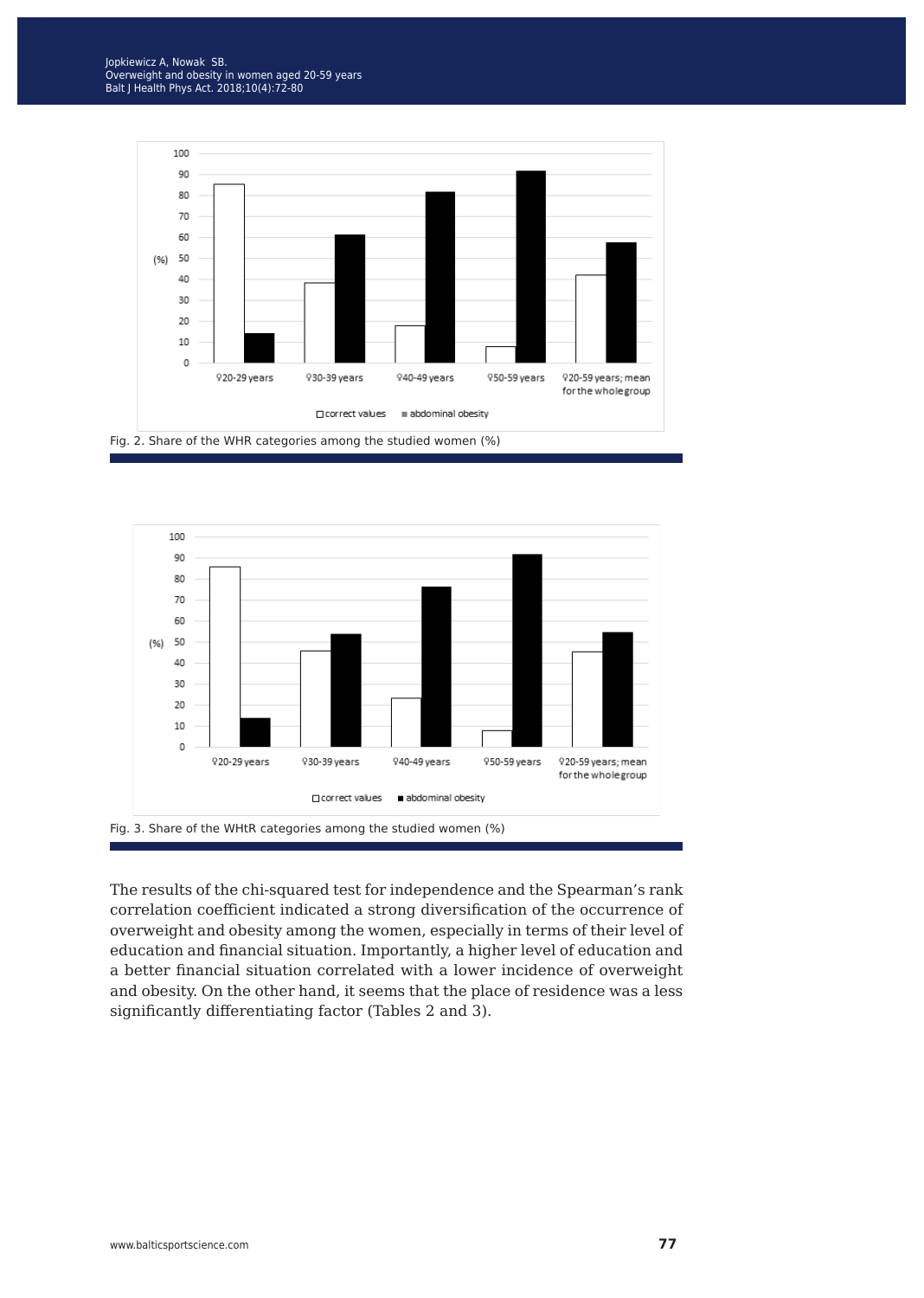Table 2. Results of the chi-squared test for independence concerning the correlations between the occurrence of overweight and obesity in the studied women (determined with the BMI, WHR and WHtR) and various socio-economic factors

| Factor              | Trait           | Results  |    |        |  |  |
|---------------------|-----------------|----------|----|--------|--|--|
|                     |                 | $\chi^2$ | f1 | p      |  |  |
| Place of residence  | BMI [ $kg/m2$ ] | 16.279   | 6  | 0.0123 |  |  |
|                     | WHR $[a.u.]$    | 11.765   | 2  | 0.0028 |  |  |
|                     | WHtR [a.u.]     | 11.521   | 2  | 0.0032 |  |  |
| Education level     | BMI [ $kg/m2$ ] | 64.435   | 9  | 0.0000 |  |  |
|                     | WHR $[a.u.]$    | 55.594   | 3  | 0.0000 |  |  |
|                     | WHtR [a.u.]     | 56.567   | 3  | 0.0000 |  |  |
| Financial situation | BMI [ $kg/m2$ ] | 45.261   | 3  | 0.0000 |  |  |
|                     | WHR $[a.u.]$    | 18.358   | 2  | 0.0001 |  |  |
|                     | WHtR [a.u.]     | 18.849   | 2  | 0.0000 |  |  |

Table 3. Results of Spearman's rank correlation coefficient concerning the correlations between the occurrence of overweight and obesity in the studied women (determined with the BMI, WHR and WHtR) and various socio-economic factors.

| Trait           | Results        |       |        |  |  |
|-----------------|----------------|-------|--------|--|--|
|                 | $\overline{R}$ | t     | р      |  |  |
| BMI [ $kg/m2$ ] | 0.04           | 0.977 | 0.3290 |  |  |
| WHR $[a.u.]$    | 0.10           | 2.253 | 0.0246 |  |  |
| WHtR [a.u.]     | 0.07           | 1.510 | 0.1313 |  |  |
| BMI [ $kg/m2$ ] | $-0.24$        | 5.609 | 0.0000 |  |  |
| WHR $[a.u.]$    | $-0.22$        | 4.959 | 0.0000 |  |  |
| WHtR [a.u.]     | $-0.27$        | 6.195 | 0.0000 |  |  |
| BMI [ $kg/m2$ ] | 0.26           | 6.218 | 0.0000 |  |  |
| WHR $[a.u.]$    | 0.18           | 4.022 | 0.0000 |  |  |
| WHtR [a.u.]     | 0.17           | 3.940 | 0.0000 |  |  |
|                 |                |       |        |  |  |

#### **discussion**

Obesity is considered to be caused by genetic, mental and environmental factors [14,15]. Simple obesity (secondary), which results from a positive energy balance, constitutes about 90% of all obesity cases; while primary obesity, which is determined genetically, constitutes only 10% of cases [16]. Moreover, when discussing social diversification in the occurrence of overweight and obesity, we should bear in mind the effects of many different environmental factors, including their aggregative (group) effects. For instance, a higher level of education is connected with other lifestyle elements, such as a higher level of physical activity and a more rational diet [17].

The present study, as well as studies by other authors [17,18], confirms the social diversification of the occurrence of overweight and obesity, because in women, a higher level of education correlated with a more slender, linear body shape. A better financial situation was also connected with more desirable, healthy traits of a body build and a lower incidence of overweight and obesity, which proves that the women in this studied group make informed healthrelated decisions. This is especially important since an excessive body mass, which is a risk factor for diseases of affluence, affects about 15% of Polish women, of which 11% are overweight and 3.5% are obese according to the nationwide studies conducted in Poland by Szponar et al. [11].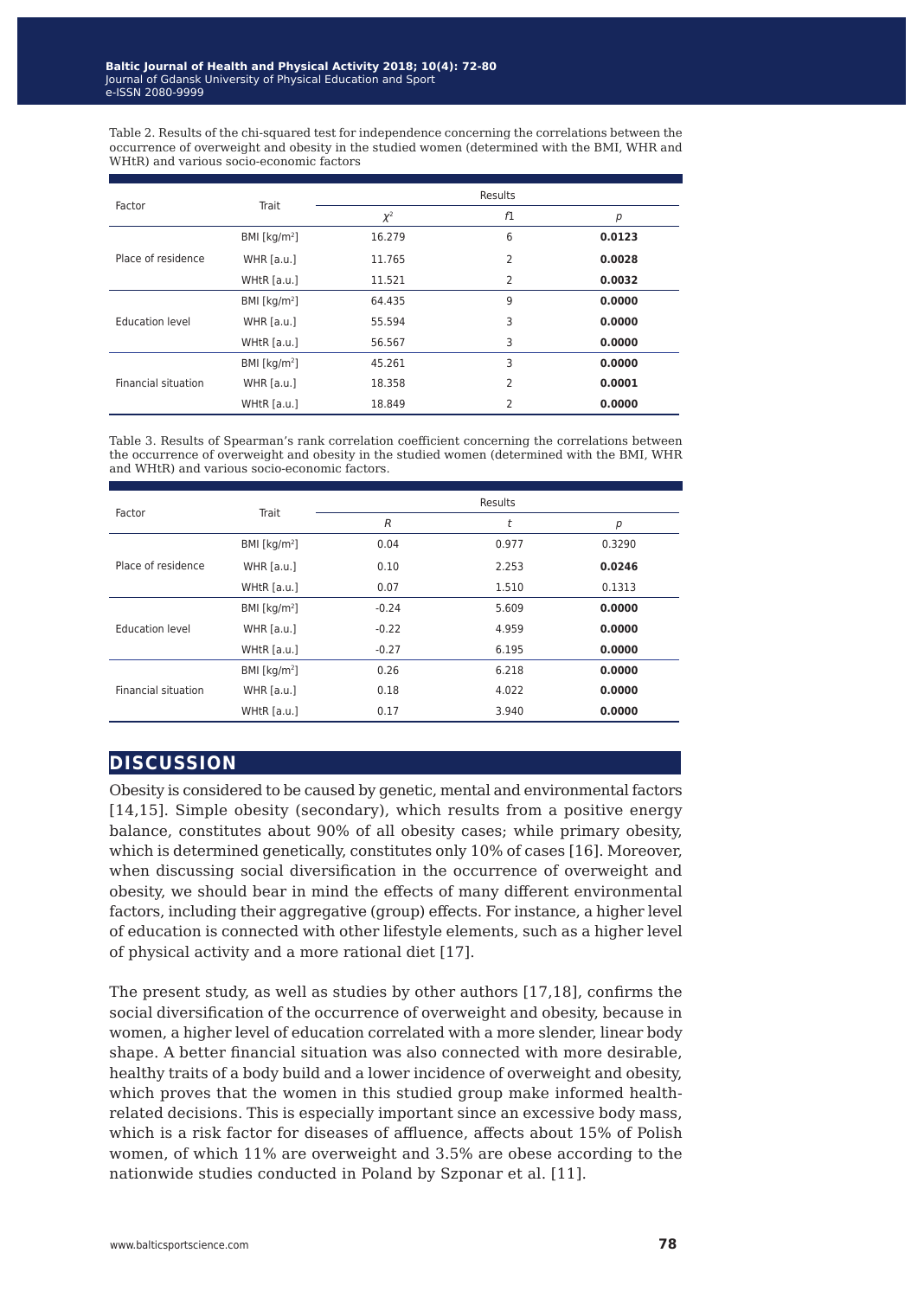Another factor that is responsible for the occurrence of obesity is a women's diet during pregnancy and the duration of breastfeeding. As has been proven, undernourishment during pregnancy, especially a shortage of protein, iron and zinc, as well as an excess of trans isomers in the diet, contributes to metabolic disorders of the placenta and causes a tendency for abdominal obesity in the children of undernourished mothers. Furthermore, the children of undernourished mothers tend to show hypertension and an excessive excretion of insulin and cortisol [2].

In addition to obesity, the percentage of young underweight women (15.8%) is also worrying. Studies carried out by the Food and Nutrition Institute in Warsaw [11] revealed that 11% of Polish women aged between 19 and 29 years have too small body mass ( $BMI < 18.5 \text{ kg/m}^2$ ). It seems that the model of a slender woman being promoted by the mass media is one of the causes of this state of affairs.

In terms of the effects of various somatic components on health, researchers indicate that not only direct threats result from an excessive body mass, but also additional threats to health resulting from an insufficient body mass, particularly among young women. The threats in question involve, first and foremost, the risks of imbalances in electrolyte fluids, osteoporosis, a decrease in bone mass, a tendency for fractures, muscle atrophy, heart arrhythmia and even sudden death [18,19]. Moreover, it has been emphasised that a BMI exceeding  $19.0 \text{ kg/m}^2$  has a negative effect on women's fertility and procreative capabilities [20, 21].

The interpretation of the BMI value has been supplemented by the qualitative analyses of the adiposity and fat tissue distribution (WHR and WHtR), which clearly increased with age. It should be stressed that the effect of the fat tissue distribution on various health indicators is not limited to the correlation with the occurrence of illnesses and the death rate. It is also closely connected to both objective health indicators, such as physical fitness and physical capacity [22], and subjective health indicators related to a lowered selfesteem and quality of life.

#### **conclusions**

- 1. The percentages of obese adult women from the Świętokrzyskie Province are only slightly smaller than the values observed in other European countries.
- 2. The percentages of overweight and obese women clearly increase with age, which is primarily associated with the unfavourable changes occurring in modern civilisation, relating both to bad eating habits among women and a decrease in physical activity, which causes an increased incidence of overweight and obesity.
- 3. The occurrence of overweight and obesity among women shows significant social diversification, where a higher level of education and a better financial condition play important roles, and therefore the awareness factors affect the decision-making process.